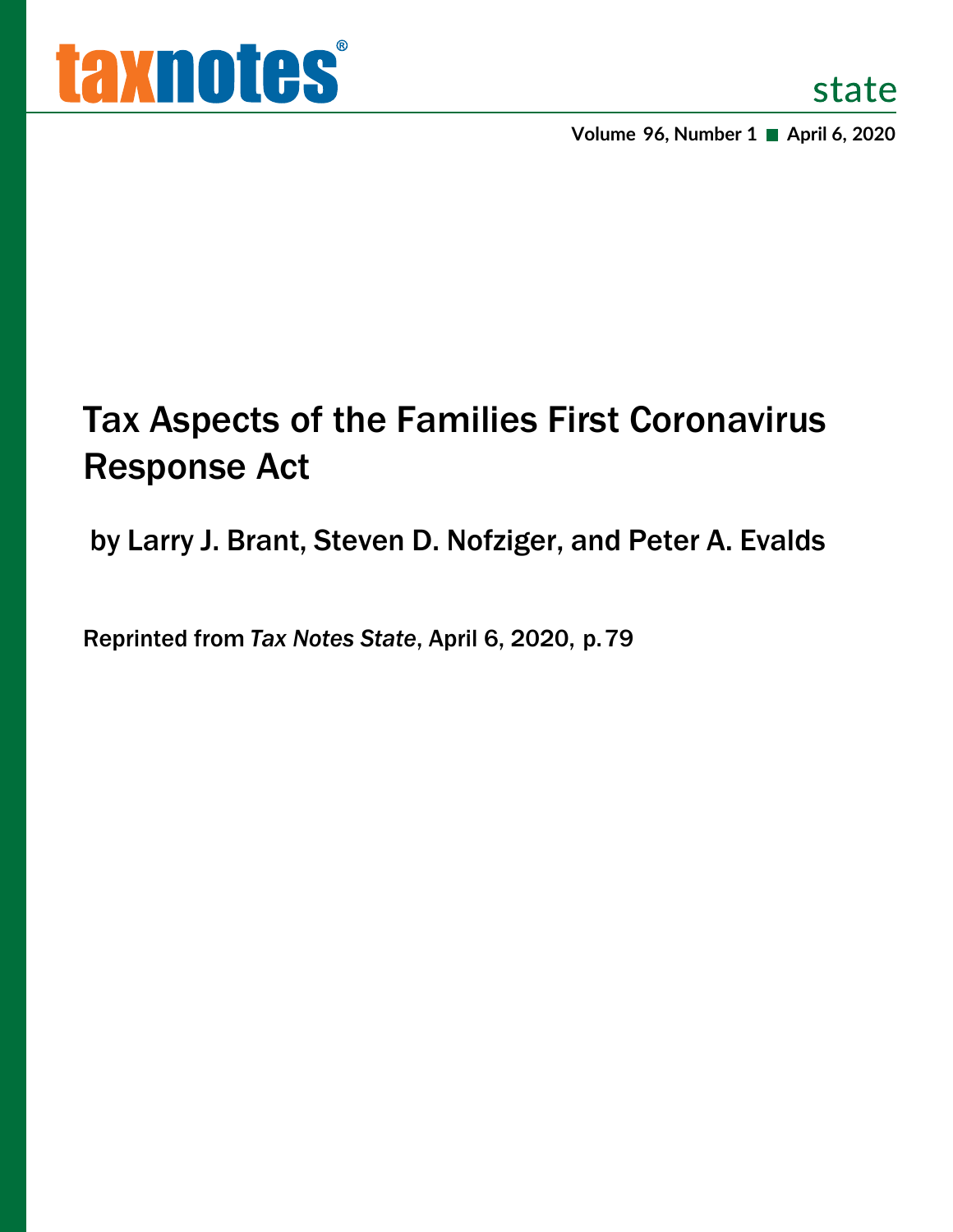# VIRTUAL VOICE

tax notes state

# **Tax Aspects of the Families First Coronavirus Response Act**

#### **by Larry J. Brant, Steven D. Nofziger, and Peter A. Evalds**

*Tax Notes State* is excited to introduce Virtual Voice, a section in the magazine featuring the most cutting-edge online narratives from the state and local tax arena.

Larry J. Brant and Steven D. Nofziger are principals, and Peter A. Evalds is an associate with Foster Garvey in Portland, Oregon.

In this installment of Virtual Voice, the authors outline the tax components of the Families First Coronavirus Response Act, highlighting provisions that apply to employers.

This is republished with permission from the authors. It has been edited to adhere to *Tax Notes*' style.

Copyright 2020 Larry J. Brant, Steven D. Nofziger, and Peter A. Evalds.

All rights reserved.

President Trump signed the Families First Coronavirus Response Act on March 18. The act becomes effective April 1, 2020, and contains tax provisions that fund its mandatory paid-leave provisions.

This article summarizes the act's paid leave and associated employer tax-related benefits. The act is broad in application, creating complexity. It generally applies to employers with fewer than 500 employees. We have attempted to dissect the act into bite-sized, easily understandable chunks, removing the complexities whenever possible.

**Alert**: The U.S. Department of Labor is authorized to exempt small businesses with fewer than 50 employees if the act's requirements would "jeopardize the viability of the business as a going concern." We expect this exception to be outlined in regulations shortly.

The act borrows from the Family Medical Leave Act (FMLA) and Fair Labor Standards Act for many of its definitions and guidelines;

however, it modifies a number of existing definitions. Employers with questions about employee coverage requirements should consult with an employment law specialist.

#### **Types of Paid Leave**

Fundamentally, the act provides two types of employee paid leave, namely: (i) public health emergency leave (sometimes called family leave), and (ii) paid sick leave.

#### **Paid Family Leave**

In general, employers with fewer than 500 employees and public agencies of any size must provide up to 12 weeks of partially paid family leave under the FMLA. Employees are eligible if they have been employed for at least 30 calendar days.

Eligible employees can take up to 12 weeks of FMLA leave to care for a child under 18 if her school or child care provider has been closed by a federal, state, or local authority because of a COVID-19 health emergency and the employee is unable to work or telework. This provision is an expansion of existing FMLA leave laws.

The act requires employers to provide family leave as follows:

- **Ten Days Unpaid:** The first 10 days of family leave may be unpaid, but employees can elect to use any accrued vacation or other paid leave during the 10-day period.
- **Subsequent Paid Leave at Two-Thirds Pay:** After 10 days, employers must pay the employee at least two-thirds of his normal rate of pay, based on the employee's regularly scheduled hours, capped at \$200 per day and \$10,000 in the aggregate.
	- Note: There are special rules for employees with varying schedules and specific nuances to the calculations.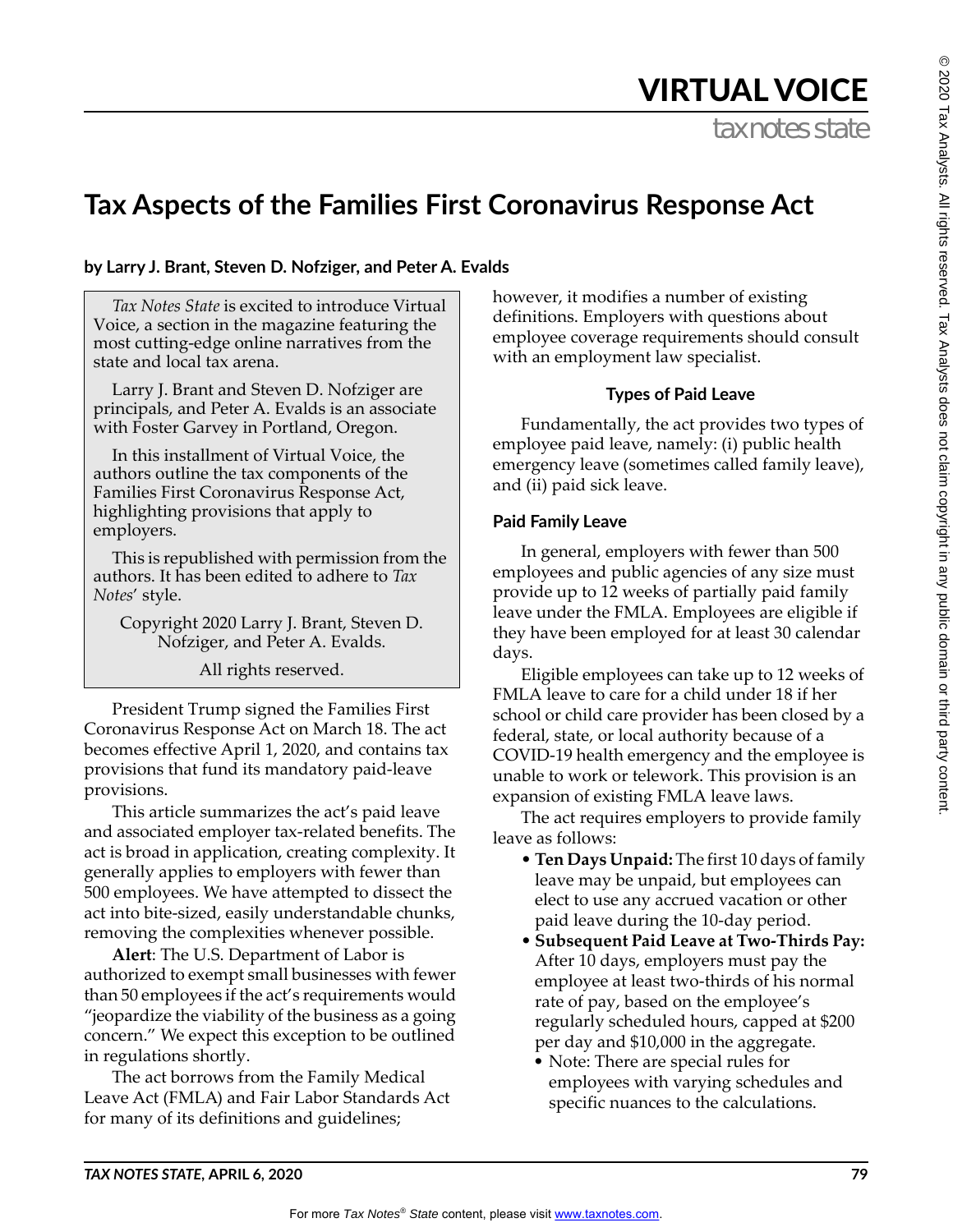Employers should consult with an employment law attorney if they have questions.

• Employers cannot require employees to use their other paid leave (for example, paid time off) instead of paid family leave under the act.

### **Paid Sick Leave**

In general, employers with less than 500 employees and public agencies of any size must provide every employee (both full- and part-time, and regardless of how long the employee has been employed) with two weeks of paid sick leave if they are unable to work or telework for the following reasons:

1. the employee is subject to a federal, state, or local quarantine or isolation order related to COVID-19;

2. the employee has been advised by a healthcare provider to self-quarantine because of concerns related to COVID-19;

3. the employee is experiencing symptoms of COVID-19 and seeking a medical diagnosis;

4. the employee is caring for an individual who: (a) is subject to an order described in number 1 above, or (b) has been advised to self-quarantine, as described in number 2 above;

5. the employee is caring for her child if the school or child care provider has been closed (or the child care provider is unavailable), because of COVID-19 precautions; or

6. the employee is experiencing any other substantially similar condition specified in rules from the U.S. Department of Health and Human Services.

Full-time employees are entitled to 80 hours of paid sick leave. Part-time employees are entitled to the number of hours of paid sick leave equal to the number of hours they would work on average over a two-week period:

• For leave under reasons 1, 2, and 3 above, paid leave is determined at the employee's regular rate of pay, capped at \$511 per day and \$5,110 aggregate.

• For leave under reasons 4, 5, and 6 above, paid leave is determined at two-thirds of the employee's regular rate of pay, capped at \$200 per day, and \$2,000 aggregate.

**Alert**: Employers cannot require employees to use their other paid leave (for example, paid time off) instead of paid sick leave granted under the act.

There are also special rules for employees with varying schedules and specific nuances to the calculations. The U.S. Department of Labor will issue guidelines in April to assist employers, including a model notice that employers will be obligated to post. Employers should consult with an employment law attorney if they have questions.

#### **Tax Credits**

To fund the provision of paid family leave and paid sick leave, the act grants employers refundable employment tax credits equal to 100 percent of the qualified paid leave actually paid by employers. Corresponding paid family leave and paid sick leave credits are also granted to selfemployed individuals.

## **Paid Family Leave Credit**

Under the act, employers are allowed a credit against the *employer's* (but not the employee's) share of Social Security and Medicare taxes imposed on employee wages. Employers and employees each pay an equal share of both Social Security taxes (6.2 percent each) and Medicare taxes (1.45 percent each). The credit amount is equal to 100 percent of the qualified family leave wages paid by the employer during the calendar quarter and is applied against the employer's total 7.65 percent share of Social Security and Medicare taxes. Thus, the credit takes into account the above-described caps for paid family leave — that is, \$200 per day and \$10,000 total per employee.

The allowed credit is also increased by so much of the employer's qualified health plan expenses properly allocable to the qualified family leave wages for which the credit is allowed. "Qualified health plan expenses" are defined as amounts paid or incurred by the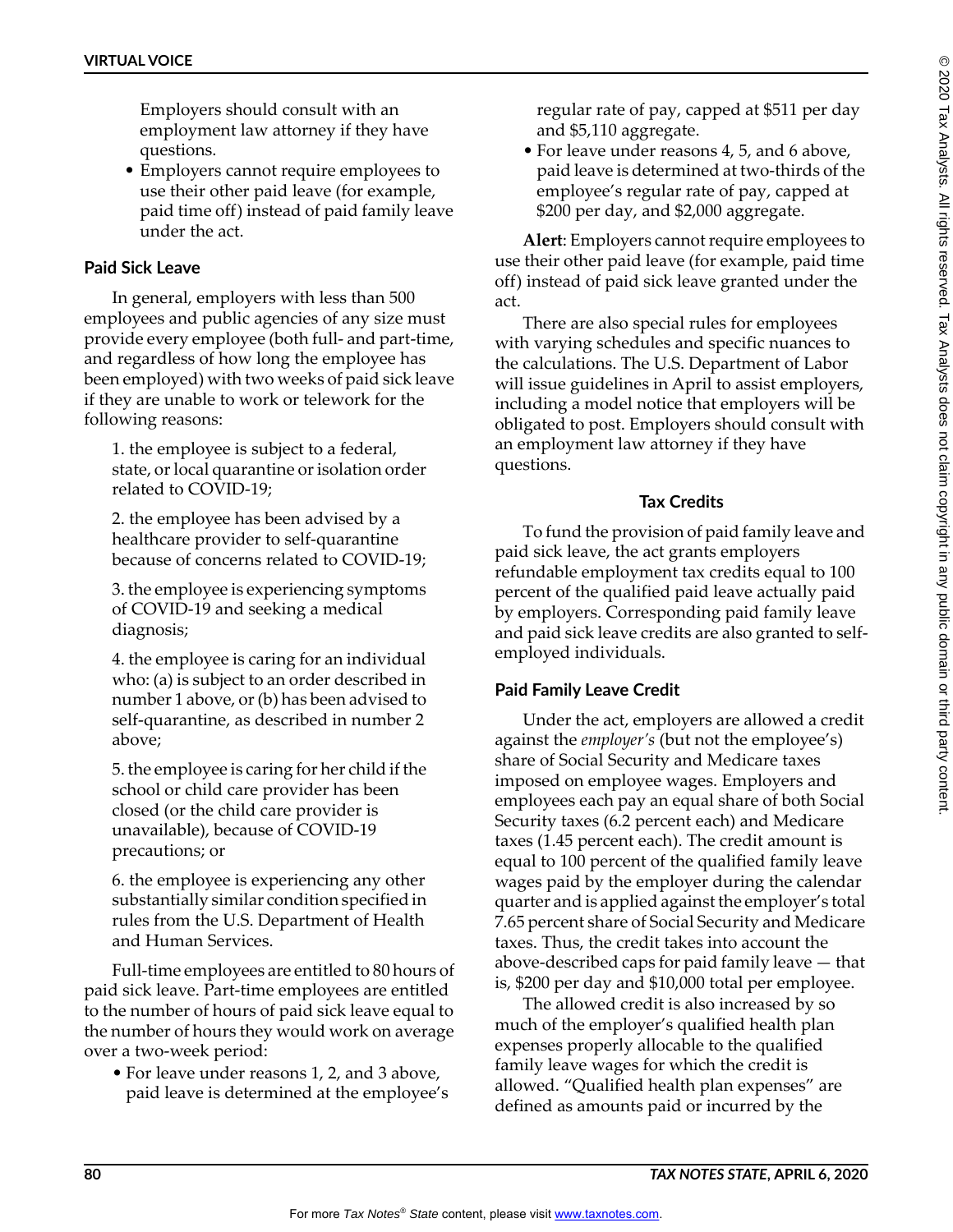employer to maintain a group health plan, but only to the extent those amounts are excluded from the employee's income for coverage. For example, an employer can claim a \$2,700 credit during a calendar quarter: \$2,500 for qualified family leave wages and \$200 for qualified health plan expenses.

# **Paid Sick Leave Credit**

Under the act, employers are allowed a credit against the employer's 7.65 percent share of Social Security and Medicare taxes imposed on employee wages, equal to 100 percent of the qualified paid sick leave wages paid by the employer during the calendar quarter. Thus, the credit takes into account the above-described caps for paid sick leave. The allowed credit is also increased by so much of the employer's qualified health plan expenses properly allocable to the qualified family leave wages for which the credit is allowed.

## **Credits for Self-Employed Individuals**

Under the act, an eligible self-employed individual is allowed a refundable tax credit in circumstances in which they would have received qualified family leave or qualified paid sick leave under the act if they had been an employee of an employer. For self-employed individuals:

- The qualified family leave equivalent amount is equal to the number of days (up to 50) during the tax year that the selfemployed individual cannot perform services for which she would have been entitled to paid family leave if she was an employee, multiplied by the lesser of: (a) \$200 or (b) 67 percent of her average daily self-employment income for the year.
- The qualified paid sick leave equivalent amount is equal to the number of days (up to 10) during the tax year that the selfemployed individual cannot perform services for which she would have been entitled to paid sick leave if she was an employee, multiplied by the *lesser of* two amounts:
	- in the case of paid sick leave described under reasons 1, 2, and 3 above, \$511 or 100 percent of the average daily selfemployment income for the tax year; or
- in the case of paid sick leave described under reasons 4, 5, and 6 above, \$200 or 67 percent of the average daily selfemployment income for the tax year.
- For these purposes, average daily selfemployment income is equal to the individual's net earnings from selfemployment for the year divided by 260.

# **Other Aspects — No Double Dipping**

- Any paid family leave or paid sick leave required by the act are considered "wages" for purposes of determining employee FICA and income tax withholding. That is, such amounts are considered wage income to the employee for income and payroll tax and reporting purposes (that is, amounts reportable in boxes 1, 3, and 5 on Form W-2). However, paid leave amounts are not considered "wages" for purposes of calculating the employer's 6.2 percent share of Social Security taxes. The act is silent as to whether paid leave amounts are "wages" for purposes of calculating the employer's 1.45 percent share of Medicare taxes. This may be an oversight, as Congress added the provision to expand the tax credits to also include the employer's share Medicare taxes at the last minute.
- The act prevents double dipping by employers: Employers are required to include in income the amount of tax credit received and are allowed an offsetting wage deduction in the amount of the paid family leave or paid sick leave paid to their employees. Thus, the amounts "net out" for income tax purposes. (The act also prevents employers from receiving credit if they are already allowed a credit under IRC section 45S for paid family and medical leave.)
- If a self-employed person is also employed as an employee, there are rules that coordinate and limit the maximum tax credit with any qualified family leave and paid sick leave received as an employee.
- Of note, to make up for the lost revenue, the act provides that the amount of all those tax credits given will be transferred to the Social Security trust fund. Thus, the ultimate impact of these credits is to the Treasury's